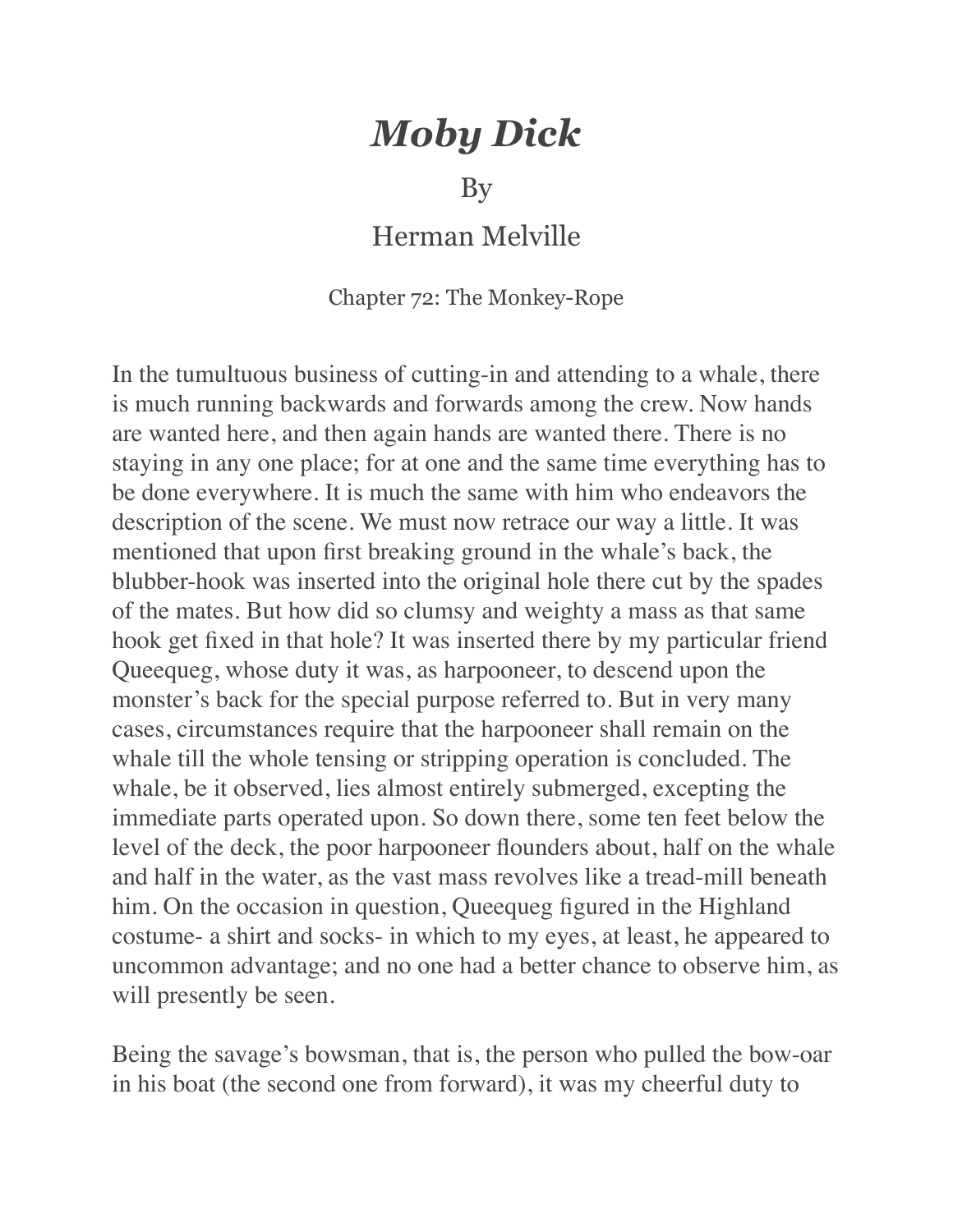attend upon him while taking that hard-scrabble scramble upon the dead whale's back. You have seen Italian organ-boys holding a dancing-ape by a long cord. Just so, from the ship's steep side, did I hold Queequeg down there in the sea, by what is technically called in the fishery a monkey-rope, attached to a strong strip of canvas belted round his waist.

It was a humorously perilous business for both of us. For, before we proceed further, it must be said that the monkey-rope was fast at both ends; fast to Queequeg's broad canvas belt, and fast to my narrow leather one. So that for better or for worse, we two, for the time, were wedded; and should poor Queequeg sink to rise no more, then both usage and honor demanded, that instead of cutting the cord, it should drag me down in his wake. So, then, an elongated Siamese ligature united us. Queequeg was my own inseparable twin brother; nor could I any way get rid of the dangerous liabilities which the hempen bond entailed.

So strongly and metaphysically did I conceive of my situation then, that while earnestly watching his motions, I seemed distinctly to perceive that my own individuality was now merged in a joint stock company of two; that my free will had received a mortal wound; and that another's mistake or misfortune might plunge innocent me into unmerited disaster and death. Therefore, I saw that here was a sort of interregnum in Providence; for its even-handed equity never could have so gross an injustice. And yet still further pondering- while I jerked him now and then from between the whale and ship, which would threaten to jam him- still further pondering, I say, I saw that this situation of mine was the precise situation of every mortal that breathes; only, in most cases, he, one way or other, has this Siamese connexion with a plurality of other mortals. If your banker breaks, you snap; if your apothecary by mistake sends you poison in your pills, you die. True, you may say that, by exceeding caution, you may possibly escape these and the multitudinous other evil chances of life. But handle Queequeg's monkey-rope heedfully as I would, sometimes he jerked it so, that I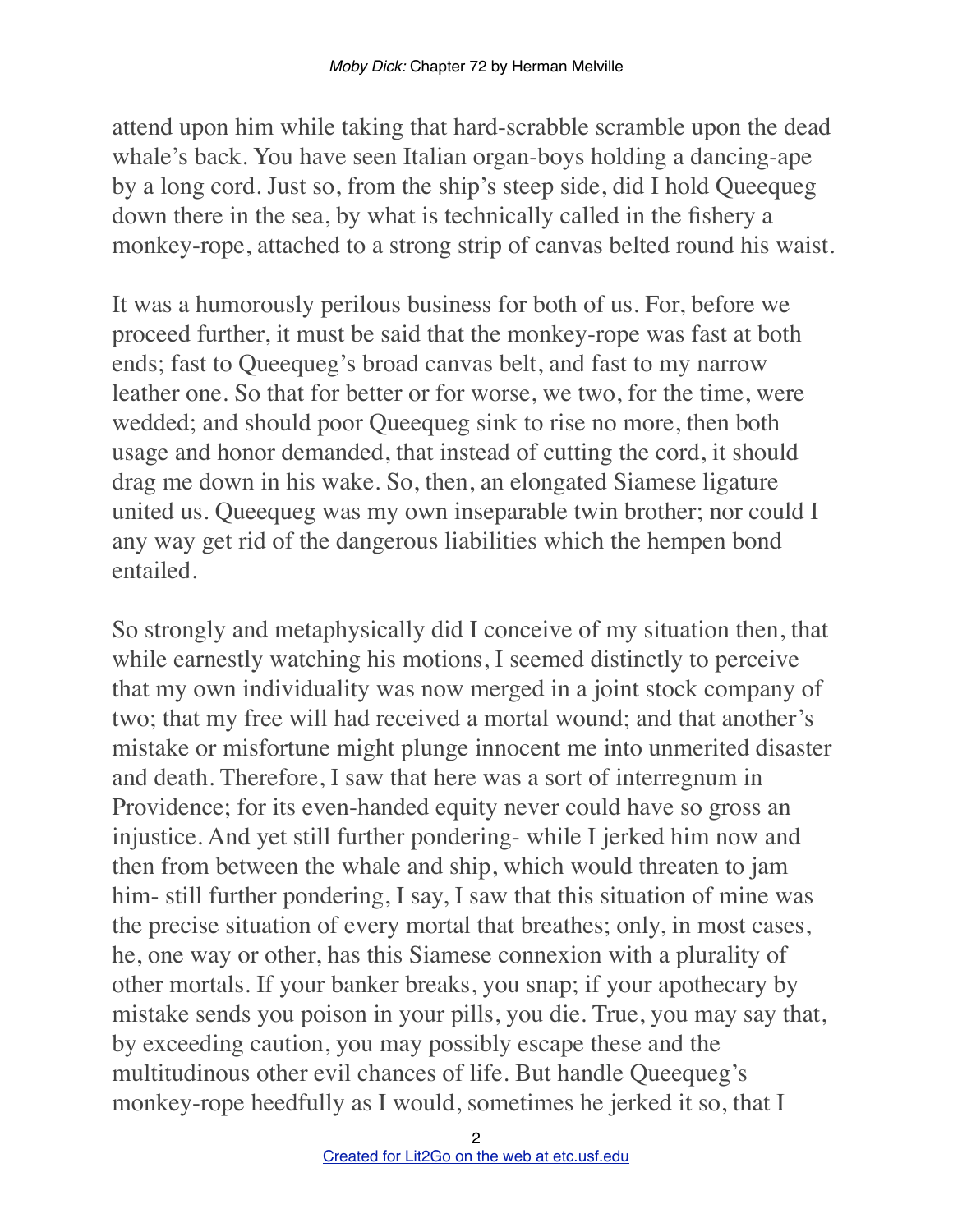came very near sliding overboard. Nor could I possibly forget that, do what I would, I only had the management of one end of it.

The monkey-rope is found in all whalers; but it was only in the Pequod that the monkey and his holder were ever tied together. This improvement upon the original usage was introduced by no less a man than Stubb, in order to afford to the imperilled harpooneer the strongest possible guarantee for the faithfulness and vigilance of his monkey-rope holder.

I have hinted that I would often jerk poor Queequeg from between the whale and the ship- where he would occasionally fall, from the incessant rolling and swaying of both. But this was not the only jamming jeopardy he was exposed to. Unappalled by the massacre made upon them during the night, the sharks now freshly and more keenly allured by the before pent blood which began to flow from the carcass- the rabid creatures swarmed round it like bees in a beehive.

And right in among those sharks was Queequeg; who often pushed them aside with his floundering feet. A thing altogether incredible were it not that attracted by such prey as a dead whale, the otherwise miscellaneously carnivorous shark will seldom touch a man.

Nevertheless, it may well be believed that since they have such a ravenous finger in the pie, it is deemed but wise to look sharp to them. Accordingly, besides the monkey-rope, with which I now and then jerked the poor fellow from too close a vicinity to the maw of what seemed a peculiarly ferocious shark- he was provided with still another protection. Suspended over the side in one of the stages, Tashtego and Daggoo continually flourished over his head a couple of keen whalespades, wherewith they slaughtered as many sharks as they could reach. This procedure of theirs, to be sure, was very disinterested and benevolent of them. They meant Queequeg's best happiness, I admit; but in their hasty zeal to befriend him, and from the circumstance that both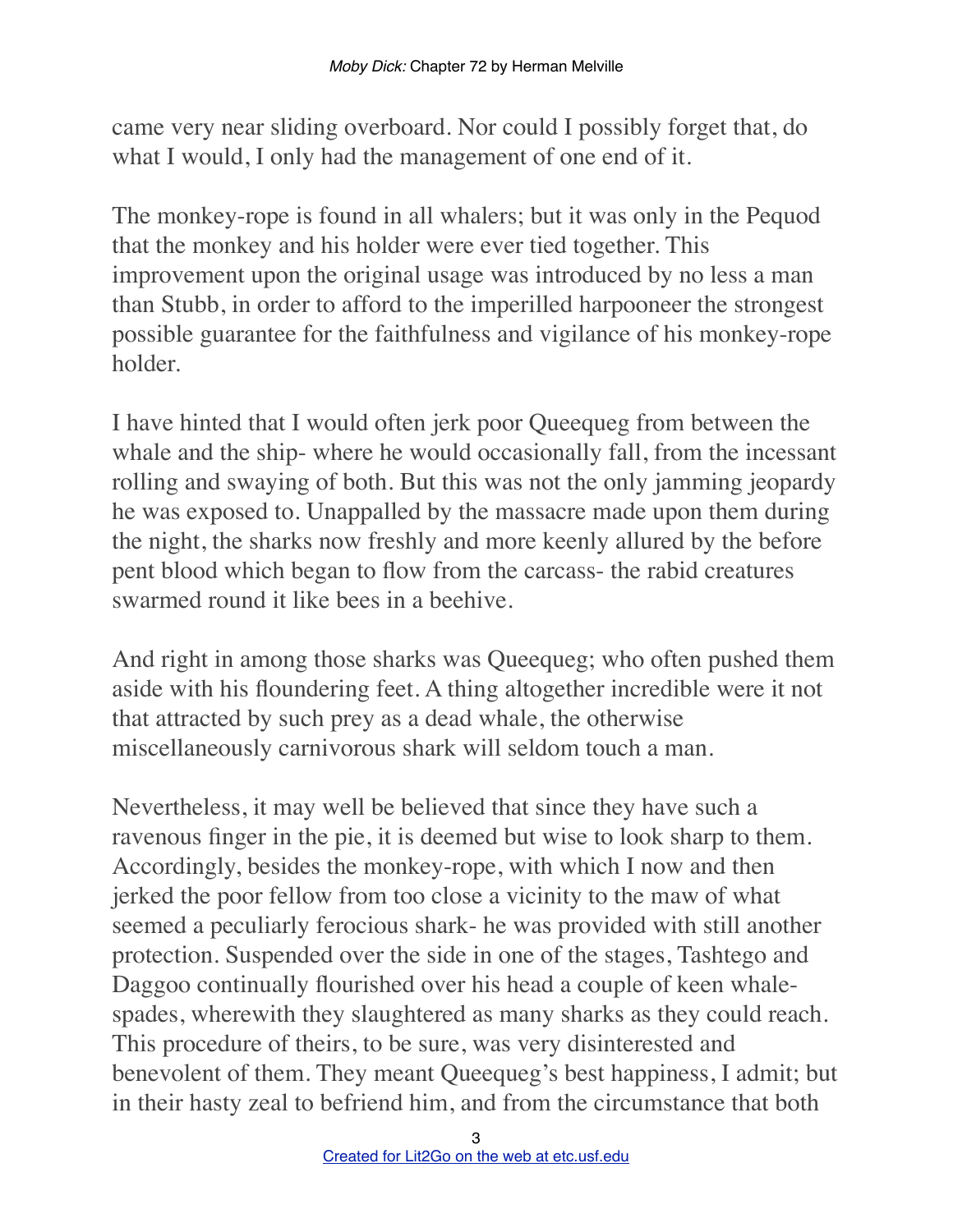he and the sharks were at times half hidden by the blood-muddled water, those indiscreet spades of theirs would come nearer amputating a leg than a tail. But poor Queequeg, I suppose, straining and gasping there with that great iron hook- poor Queequeg, I suppose, only prayed to his Yojo, and gave up his life into the hands of his gods.

Well, well, my dear comrade and twin-brother, thought I, as I drew in and then slacked off the rope to every swell of the sea- what matters it, after all? Are you not the precious image of each and all of us men in this whaling world? That unsounded ocean you gasp in, is Life; those sharks, your foes; those spades, your friends; and what between sharks and spades you are in a sad pickle and peril, poor lad.

But courage! there is good cheer in store for you, Queequeg. For now, as with blue lips and blood-shot eyes the exhausted savage at last climbs up the chains and stands all dripping and involuntarily trembling over the side; the steward advances, and with a benevolent, consolatory glance hands him- what? Some hot Cognac? No! hands him, ye gods! hands him a cup of tepid ginger and water!

"Ginger? Do I smell ginger?" suspiciously asked Stubb, coming near. "Yes, this must be ginger," peering into the as yet untasted cup. Then standing as if incredulous for a while, he calmly walked towards the astonished steward slowly saying, "Ginger? ginger? and will you have the goodness to tell me, Mr. Dough-Boy, where lies the virtue of ginger? Ginger! is ginger the sort of fuel you use, Dough-boy, to kindle a fire in this shivering cannibal? Ginger!- what the devil is ginger?- sea-coal? firewood?- lucifer matches?- tinder?- gunpowder?- what the devil is ginger, I say, that you offer this cup to our poor Queequeg here."

"There is some sneaking Temperance Society movement about this business," he suddenly added, now approaching Starbuck, who had just come from forward. "Will you look at that kannakin, sir; smell of it, if you please." Then watching the mate's countenance, he added, "The